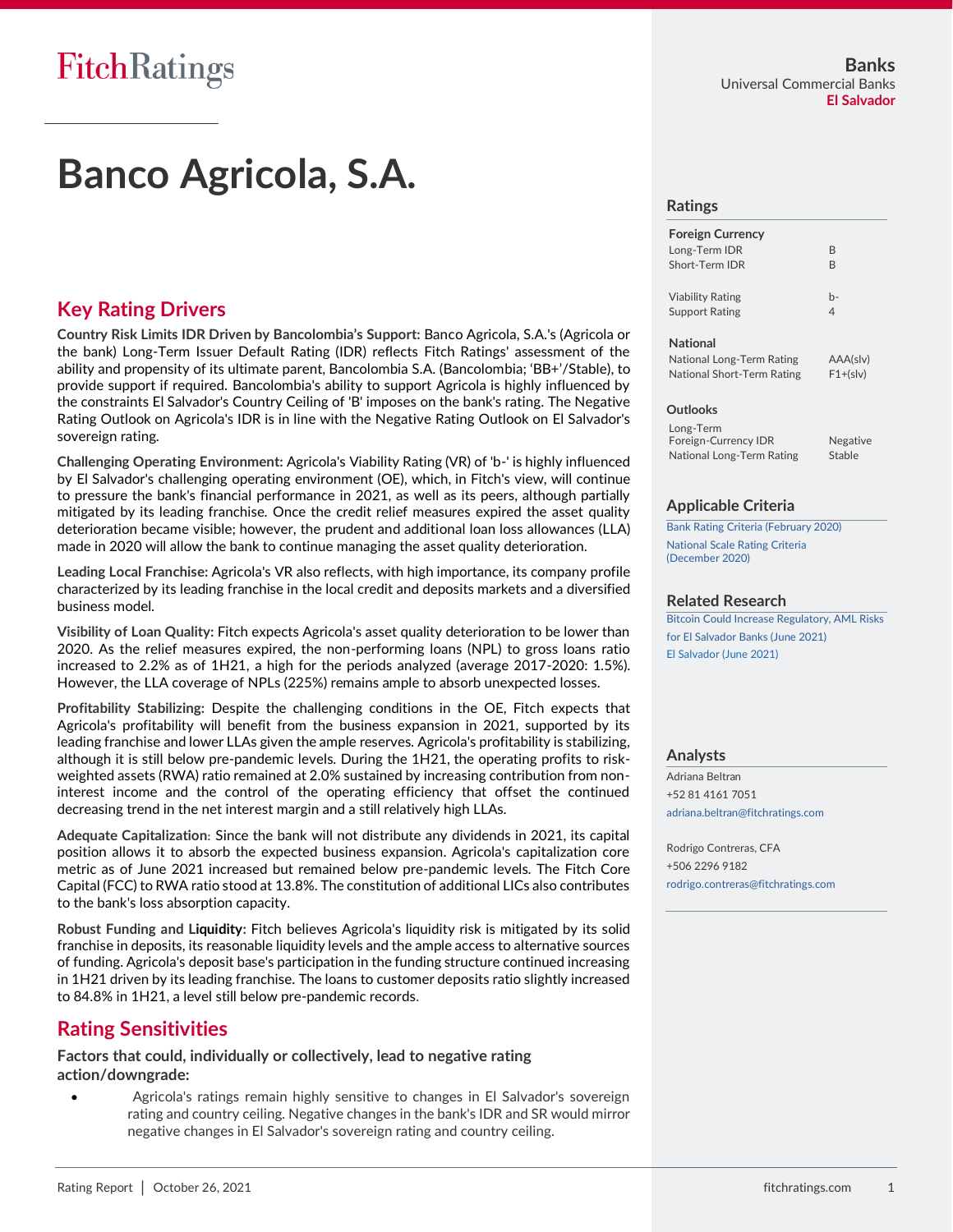

- Any perception by Fitch of a reduced strategic importance of Agricola to Bancolombia may trigger a downgrade of Agricola's IDRs, SR and National Ratings. This perception would also apply to IFBA's national ratings.
- Agricola's IDRs could be downgraded by a multi-notch downgrade of Bancolombia's IDRs; however, this scenario is unlikely in the rating horizon given Bancolombia's Stable Rating Outlook.
- A slower than expected recovery, which could lead to a downward revision of Fitch's assessment of the OE score for Salvadoran's banks, would pressure Agricola's VR. Downgrades of Agricola's VR could also come from a material deterioration in the bank's financial profile that results in constant operating losses, and an FCC-to-RWA ratio consistently below 10%.
- Agricola's senior secured and unsecured debt National Ratings would be downgraded in the event of negative rating actions on the bank's National Ratings.

### **Factors that could, individually or collectively, lead to positive rating action/upgrade:**

- The Negative Rating Outlook on Agricola's IDR indicates positive actions in the ratings are highly unlikely in the foreseeable future. However, over the medium term, Agricola's IDR, SR and VR, could be upgraded in the event of an upgrade of El Salvador´s sovereign rating and country ceiling.
- The upside potential of the VR is limited due to the challenging OE as a result of the impact of the economic challenges. The VR could only be upgraded over the medium term by an improvement of the OE accompanied by consistent financial metrics while maintaining it robust company profile
- The national ratings of Agricola, IFBA and Agricola's senior secured and unsecured debt are at the highest level of the national rating scale.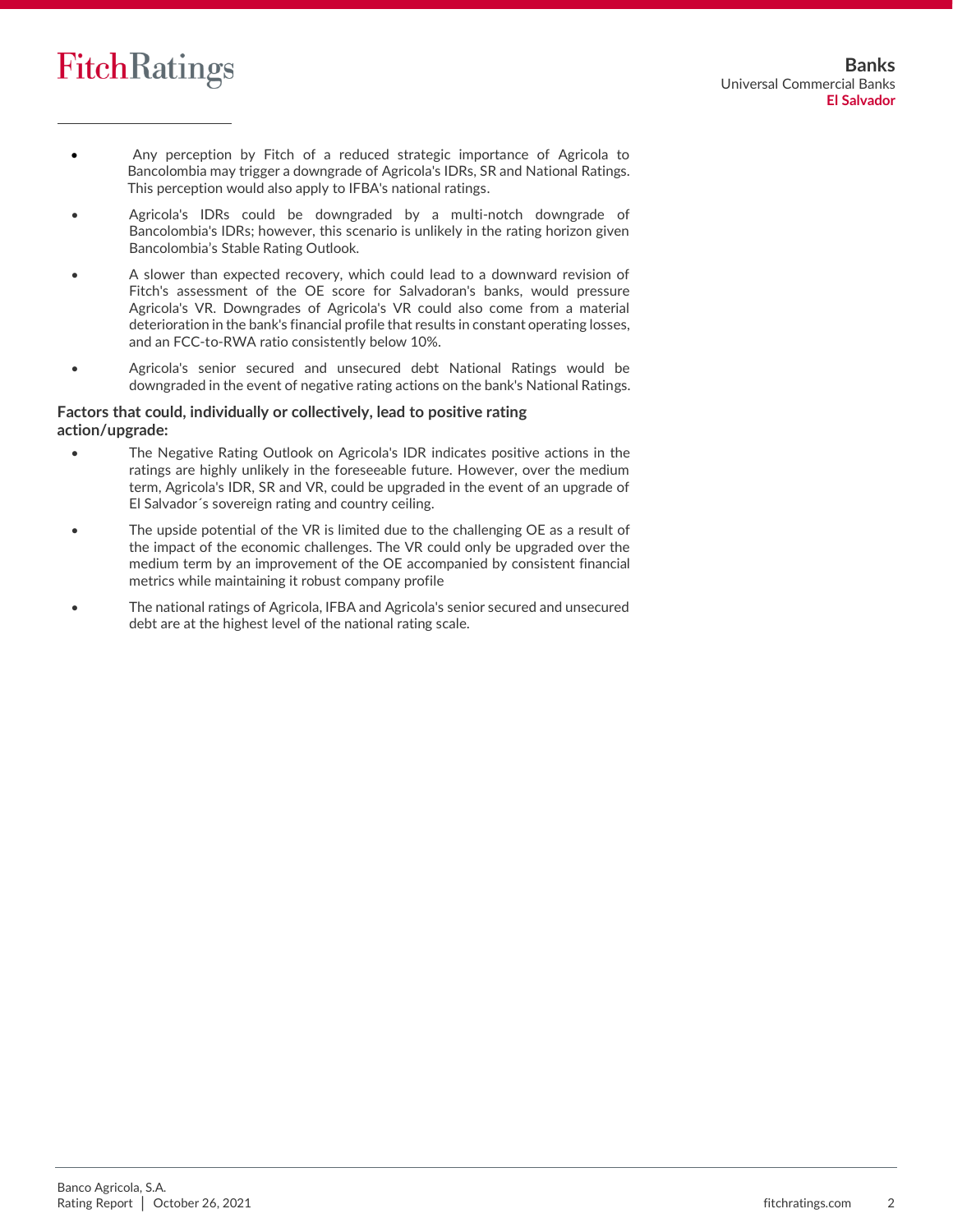# **Ratings Navigator**

|        | <b>Banco Agricola, S.A.</b> |                          |                        |                          |                      |                      |                                                         | <b>ESG Relevance:</b>        |                        |                         |                                        |                   | <b>Banks</b><br><b>Ratings Navigator</b> |
|--------|-----------------------------|--------------------------|------------------------|--------------------------|----------------------|----------------------|---------------------------------------------------------|------------------------------|------------------------|-------------------------|----------------------------------------|-------------------|------------------------------------------|
|        | Peer Ratings                | Operating<br>Environment | <b>Company Profile</b> | Management &<br>Strategy | <b>Risk Appetite</b> | <b>Asset Quality</b> | <b>Financial Profile</b><br>Earnings &<br>Profitability | Capitalisation &<br>Leverage | Funding &<br>Liquidity | <b>Viability Rating</b> | <b>Institutional</b><br><b>Support</b> |                   | <b>Issuer Default</b><br>Rating          |
| aaa    |                             |                          |                        |                          |                      |                      |                                                         |                              |                        | aaa                     | AAA                                    |                   | <b>AAA</b>                               |
| aa+    |                             |                          |                        |                          |                      |                      |                                                         |                              |                        | $aa+$                   | $AA+$                                  |                   | $AA+$                                    |
| aa     |                             |                          |                        |                          |                      |                      |                                                         |                              |                        | aa                      | AA                                     |                   | AA                                       |
| aa-    |                             |                          |                        |                          |                      |                      |                                                         |                              |                        | aa-                     | AA-                                    |                   | AA-                                      |
| a+     |                             |                          |                        |                          |                      |                      |                                                         |                              |                        | $a+$                    | $A+$                                   |                   | $A+$                                     |
| ã      |                             |                          |                        |                          |                      |                      |                                                         |                              |                        | a                       | A                                      |                   | A                                        |
| a-     |                             |                          |                        |                          |                      |                      |                                                         |                              |                        | $a-$                    | А-                                     |                   | А-                                       |
| bbb+   |                             |                          |                        |                          |                      |                      |                                                         |                              |                        | bbb+                    | BBB+                                   |                   | BBB+                                     |
| bbb    |                             |                          |                        |                          |                      |                      |                                                         |                              |                        | bbb                     | <b>BBB</b>                             |                   | <b>BBB</b>                               |
| -ddd   |                             |                          |                        |                          |                      |                      |                                                         |                              |                        | bbb-                    | BBB-                                   |                   | BBB-                                     |
| $bb+$  |                             |                          |                        |                          |                      |                      |                                                         |                              |                        | $bb+$                   | BB+                                    |                   | BB+                                      |
| bb     |                             |                          |                        |                          |                      |                      |                                                         |                              |                        | bb                      | <b>BB</b>                              |                   | <b>BB</b>                                |
| bb-    |                             |                          |                        |                          |                      |                      |                                                         |                              |                        | bb-                     | BB-                                    |                   | BB-                                      |
| $b+$   |                             |                          |                        |                          |                      |                      |                                                         |                              |                        | $b+$                    | $B+$                                   |                   | $B+$                                     |
|        |                             |                          |                        |                          |                      |                      |                                                         |                              |                        | $\mathbf{b}$            | lв                                     | $Stable$ <b>B</b> | Negative                                 |
|        |                             |                          |                        |                          |                      |                      |                                                         |                              |                        | lb-                     | B-                                     |                   | B-                                       |
| $ccc+$ |                             |                          |                        |                          |                      |                      |                                                         |                              |                        | $ccc+$                  | CCC+                                   |                   | CCC+                                     |
| ccc    |                             |                          |                        |                          |                      |                      |                                                         |                              |                        | ccc                     | CCC                                    |                   | CCC                                      |
| CCC-   |                             |                          |                        |                          |                      |                      |                                                         |                              |                        | CCC-                    | CCC-                                   |                   | CCC-                                     |
| CC     |                             |                          |                        |                          |                      |                      |                                                         |                              |                        | cc                      | cc                                     |                   | <b>CC</b>                                |
| c.     |                             |                          |                        |                          |                      |                      |                                                         |                              |                        |                         | с                                      |                   | C                                        |
|        |                             |                          |                        |                          |                      |                      |                                                         |                              |                        |                         | <b>NF</b>                              |                   | D or RD                                  |

## **Bar Chart Legend**

|   | Vertical bars – VR range of Rating Factor |        |          |  |  |
|---|-------------------------------------------|--------|----------|--|--|
|   | Bar Colors – Influence on final VR        |        |          |  |  |
|   | Higher influence                          |        |          |  |  |
|   | Moderate influence                        |        |          |  |  |
|   | Lower influence                           |        |          |  |  |
|   | Bar Arrows – Rating Factor Outlook        |        |          |  |  |
| ⇧ | Positive                                  | ⇩      | Negative |  |  |
| ⇕ | Evolving                                  | $\Box$ | Stable   |  |  |
|   |                                           |        |          |  |  |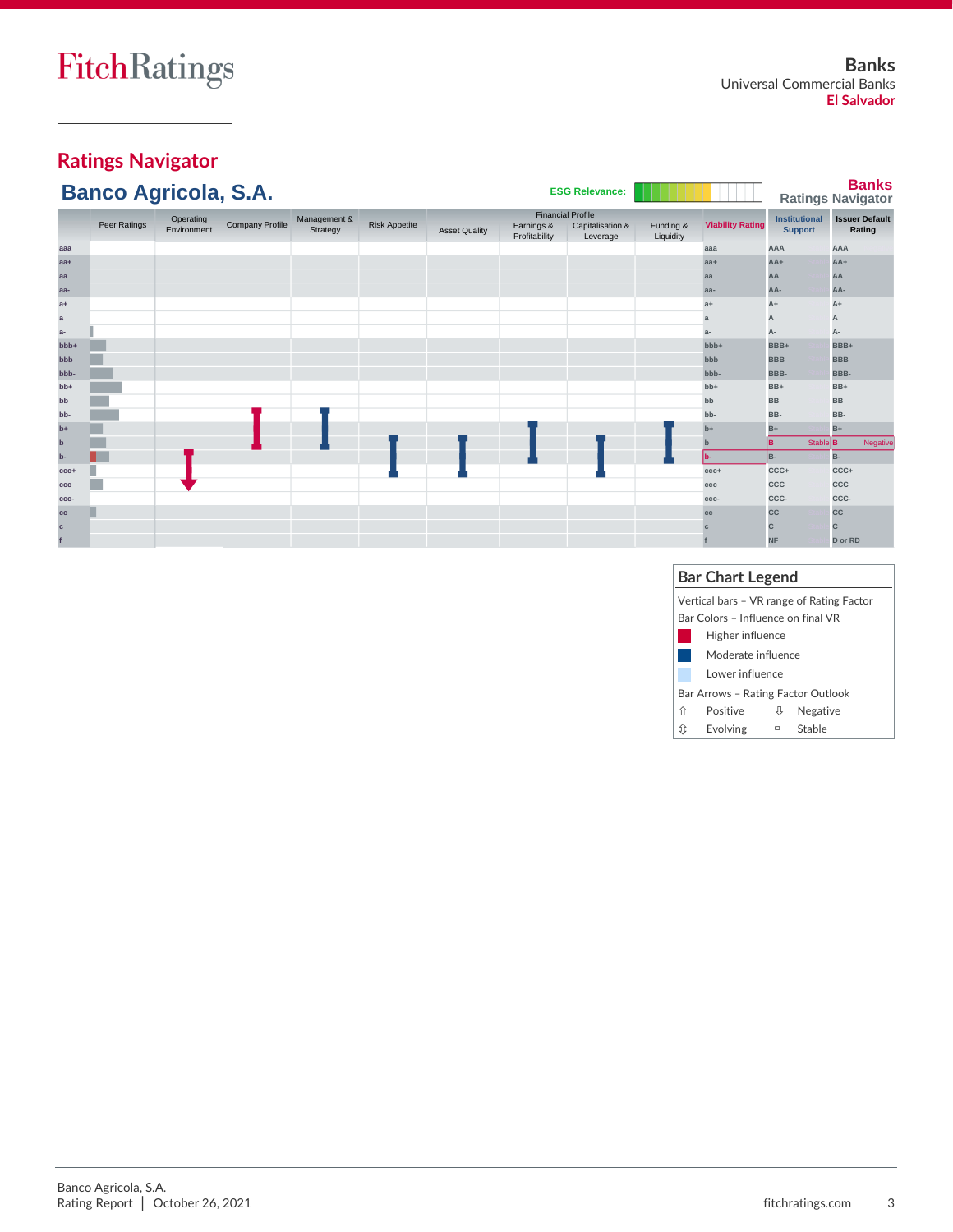## **Summary Financials and Key Ratios**

|                                            | 6/30/21<br>6 Months - Interim                               | 2020                                                       | 2019                                                       | 2018                                                       | 2017                                                |
|--------------------------------------------|-------------------------------------------------------------|------------------------------------------------------------|------------------------------------------------------------|------------------------------------------------------------|-----------------------------------------------------|
| (USD Mil., Year End as of Dec. 31)         | Reviewed -<br><b>Unqualified</b><br>(Emphasis of<br>Matter) | Audited -<br><b>Unqualified</b><br>(Emphasis of<br>Matter) | Audited -<br><b>Unqualified</b><br>(Emphasis of<br>Matter) | Audited -<br><b>Unqualified</b><br>(Emphasis of<br>Matter) | Audited -<br>Unqualified<br>(Emphasis of<br>Matter) |
| <b>Summary Income Statement</b>            |                                                             |                                                            |                                                            |                                                            |                                                     |
| Net Interest and Dividend Income           | 120.0                                                       | 248.7                                                      | 238.4                                                      | 226.3                                                      | 204.1                                               |
| Net Fees and Commissions                   | 27.5                                                        | 55.9                                                       | 66.3                                                       | 29.5                                                       | 27.8                                                |
| <b>Other Operating Income</b>              | 9.5                                                         | 1.9                                                        | 1.7                                                        | 34.9                                                       | 29.6                                                |
| <b>Total Operating Income</b>              | 157.0                                                       | 306.5                                                      | 306.5                                                      | 290.7                                                      | 261.4                                               |
| <b>Operating Costs</b>                     | 67.3                                                        | 129.8                                                      | 148.5                                                      | 141.7                                                      | 128.9                                               |
| Pre-Impairment Operating Profit            | 89.7                                                        | 176.7                                                      | 158.0                                                      | 149.0                                                      | 132.5                                               |
| Loan and Other Impairment Charges          | 49.6                                                        | 99.8                                                       | 45.5                                                       | 64.6                                                       | 54.2                                                |
| <b>Operating Profit</b>                    | 40.1                                                        | 76.9                                                       | 112.5                                                      | 84.4                                                       | 78.3                                                |
| Other Non-Operating Items (Net)            | 28.7                                                        | 13.1                                                       | 28.1                                                       | 21.1                                                       | 23.8                                                |
| Tax                                        | 17.0                                                        | 25.5                                                       | 44.5                                                       | 39.5                                                       | 34.3                                                |
| Net Income                                 | 51.8                                                        | 64.5                                                       | 96.1                                                       | 66.0                                                       | 67.8                                                |
| Other Comprehensive Income                 | N.A.                                                        | N.A.                                                       | N.A.                                                       | N.A.                                                       | N.A.                                                |
| Fitch Comprehensive Income                 | 51.8                                                        | 64.5                                                       | 96.1                                                       | 66.0                                                       | 67.8                                                |
| <b>Summary Balance Sheet</b>               |                                                             |                                                            |                                                            |                                                            |                                                     |
| Assets                                     |                                                             |                                                            |                                                            |                                                            |                                                     |
| Gross Loans                                | 3.484.1                                                     | 3,335.3                                                    | 3.458.6                                                    | 3,221.0                                                    | 3,027.4                                             |
| - of which impaired                        | 75.1                                                        | 38.3                                                       | 45.8                                                       | 55.3                                                       | 49.2                                                |
| Loan Loss Allowances                       | 169.1                                                       | 150.4                                                      | 87.4                                                       | 100.6                                                      | 81.6                                                |
| Net Loan                                   | 3,314.9                                                     | 3,184.9                                                    | 3,371.2                                                    | 3,120.4                                                    | 2,945.8                                             |
| Interbank                                  | 616.3                                                       | 824.3                                                      | 896.6                                                      | 905.0                                                      | 913.0                                               |
| Derivatives                                | N.A.                                                        | N.A.                                                       | N.A.                                                       | N.A.                                                       | N.A.                                                |
| Other Securities and Earning Assets        | 1,043.4                                                     | 862.3                                                      | 322.8                                                      | 222.8                                                      | 228.1                                               |
| <b>Total Earning Assets</b>                | 4,974.6                                                     | 4,871.6                                                    | 4,590.5                                                    | 4,248.2                                                    | 4,086.9                                             |
| Cash and Due From Banks                    | 171.4                                                       | 152.2                                                      | 124.9                                                      | 118.5                                                      | 104.3                                               |
| <b>Other Assets</b>                        | 181.9                                                       | 232.3                                                      | 178.7                                                      | 153.6                                                      | 151.9                                               |
| <b>Total Assets</b>                        | 5,327.9                                                     | 5,256.1                                                    | 4,894.2                                                    | 4,520.3                                                    | 4,343.1                                             |
| <b>Liabilities</b>                         |                                                             |                                                            |                                                            |                                                            |                                                     |
| <b>Customer Deposits</b>                   | 4,111.0                                                     | 4,041.2                                                    | 3,559.2                                                    | 3,158.2                                                    | 3,050.0                                             |
| Interbank and Other Short-Term Funding     | N.A.                                                        | N.A.                                                       | 16.3                                                       | 16.4                                                       | 28.6                                                |
| Other Long-Term Funding                    | 295.8                                                       | 330.2                                                      | 397.6                                                      | 453.4                                                      | 371.4                                               |
| <b>Trading Liabilities and Derivatives</b> | 212.1                                                       | 212.1                                                      | 214.1                                                      | 249.2                                                      | 247.2                                               |
| <b>Total Funding</b>                       | 4,618.9                                                     | 4,583.5                                                    | 4,187.3                                                    | 3,877.2                                                    | 3,697.1                                             |
| <b>Other Liabilities</b>                   | 107.4                                                       | 122.8                                                      | 127.2                                                      | 121.1                                                      | 104.0                                               |
| Preference Shares and Hybrid Capital       | N.A.                                                        | N.A.                                                       | N.A.                                                       | N.A.                                                       | N.A.                                                |
| <b>Total Equity</b>                        | 601.6                                                       | 549.8                                                      | 579.7                                                      | 522.1                                                      | 542.0                                               |
| <b>Total Liabilities and Equity</b>        | 5,327.9                                                     | 5,256.1                                                    | 4,894.2                                                    | 4,520.3                                                    | 4,343.1                                             |
| N.A. - Not applicable.                     |                                                             |                                                            |                                                            |                                                            |                                                     |

Source: Agricola, Fitch Ratings, Fitch Solutions.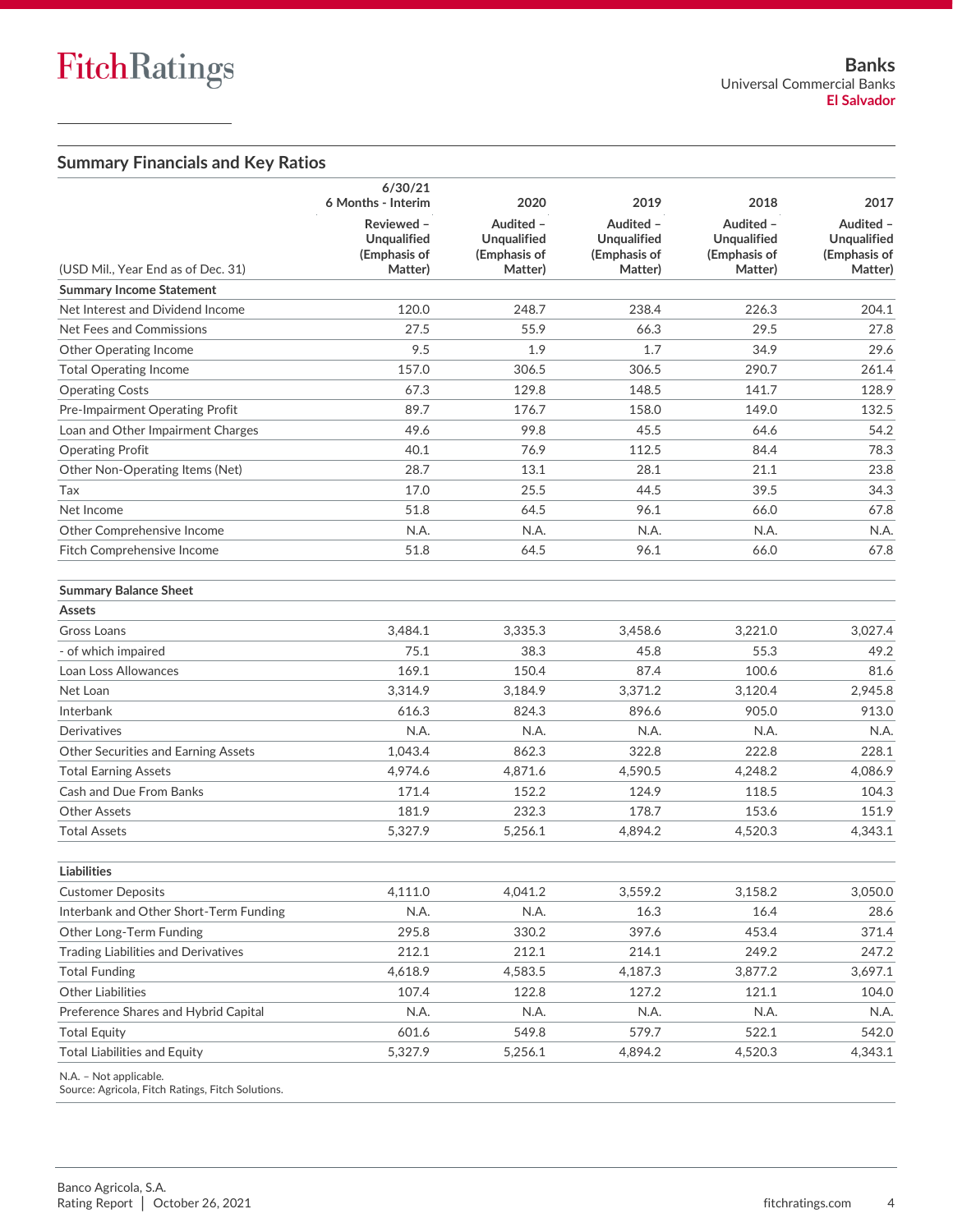## **Summary Financials and Key Ratios**

| Ratios (annualized as appropriate)          | 6/30/21 | 12/31/20 | 12/31/19 | 12/31/18 | 12/31/17 |
|---------------------------------------------|---------|----------|----------|----------|----------|
| Profitability                               |         |          |          |          |          |
| Operating Profit/Risk-Weighted Assets       | 2.0     | 2.0      | 3.1      | 2.5      | 2.4      |
| Net Interest Income/Average Earning Assets  | 5.2     | 5.6      | 5.9      | 6.1      | 5.5      |
| Non-Interest Expense/Gross Revenue          | 42.9    | 42.4     | 48.4     | 48.8     | 49.3     |
| Net Income/Average Equity                   | 18.2    | 12.0     | 18.1     | 12.5     | 13.1     |
| <b>Asset Quality</b>                        |         |          |          |          |          |
| Impaired Loans Ratio                        | 2.2     | 1.2      | 1.3      | 1.7      | 1.6      |
| Growth in Gross Loans                       | 4.5     | (3.6)    | 7.4      | 6.4      | 0.3      |
| Loan Loss Allowances/Impaired Loans         | 225.3   | 392.4    | 190.6    | 181.8    | 166.0    |
| Loan Impairment Charges/Average Gross Loans | 2.9     | 2.9      | 1.4      | 2.1      | 1.8      |
| Capitalization                              |         |          |          |          |          |
| Common Equity Tier 1 Ratio                  | N.A.    | N.A.     | N.A.     | N.A.     | N.A.     |
| Fully Loaded Common Equity Tier 1 Ratio     | N.A.    | N.A.     | N.A.     | N.A.     | N.A.     |
| Fitch Core Capital Ratio                    | 13.8    | 12.8     | 15.3     | 15.1     | 16.6     |
| Tangible Common Equity/Tangible Assets      | 10.4    | 9.5      | 11.4     | 11.4     | 12.4     |
| Basel Leverage Ratio                        | N.A.    | N.A.     | N.A.     | N.A.     | N.A.     |
| Net Impaired Loans/Common Equity Tier 1     | N.A.    | N.A.     | N.A.     | N.A.     | N.A.     |
| Net Impaired Loans/Fitch Core Capital       | (17.1)  | (22.6)   | (7.5)    | (8.8)    | (6.1)    |
| <b>Funding and Liquidity</b>                |         |          |          |          |          |
| Loans/Customer Deposits                     | 84.8    | 82.5     | 97.2     | 102.0    | 99.3     |
| Liquidity Coverage Ratio                    | N.A.    | N.A.     | N.A.     | N.A.     | N.A.     |
| <b>Customer Deposits/Funding</b>            | 89.0    | 88.2     | 85.0     | 81.5     | 82.5     |
| Net Stable Funding Ratio                    | N.A.    | N.A.     | N.A.     | N.A.     | N.A.     |
| N.A. - Not applicable.                      |         |          |          |          |          |

Source: Agricola, Fitch Ratings, Fitch Solutions.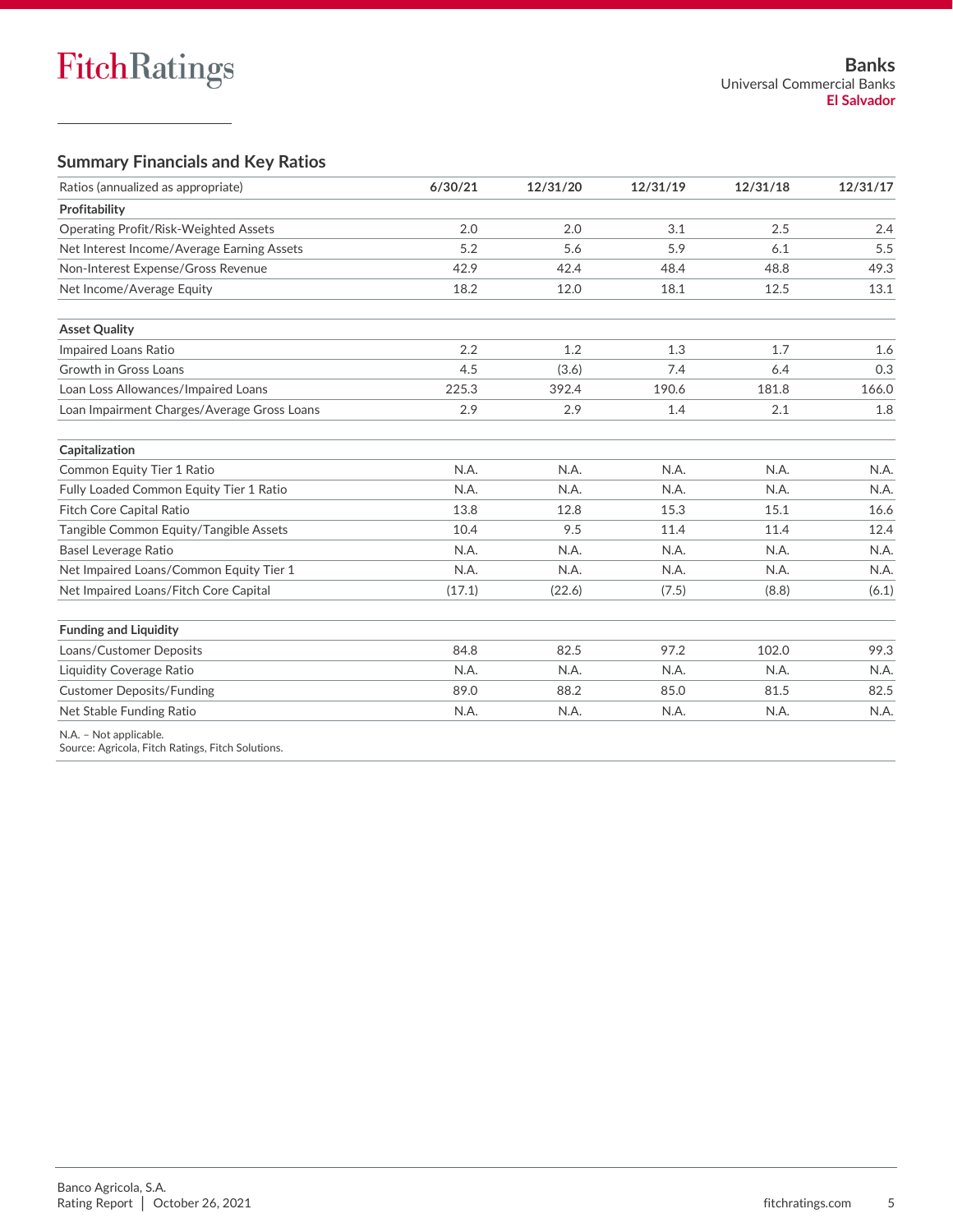## **Institutional Support Assessment**

| <b>Institutional Support</b>                                    |           |         | Value      |
|-----------------------------------------------------------------|-----------|---------|------------|
| Parent IDR                                                      |           |         | $BB+$      |
| Total Adjustments (notches)                                     |           |         | $-4$       |
| <b>Institutional Support:</b>                                   |           |         | B          |
| <b>Support Factors (negative)</b>                               | Equalised | 1 Notch | 2+ Notches |
| Parent ability to support and subsidiary ability to use support |           |         |            |
| Parent/group regulation                                         |           |         |            |
| Relative size                                                   |           |         |            |
| Country risks                                                   |           |         |            |
| Parent Propensity to Support                                    |           |         |            |
| Role in group                                                   |           |         |            |
| Potential for disposal                                          |           |         |            |
| Implication of subsidiary default                               |           |         |            |
| Integration                                                     |           |         |            |
| Size of ownership stake                                         |           |         |            |
| Support track record                                            |           |         |            |
| Subsidiary performance and prospects                            |           |         |            |
| Branding                                                        |           |         |            |
| Legal commitments                                               |           |         |            |
| Cross-default clauses                                           |           |         |            |
|                                                                 |           |         |            |
|                                                                 |           |         |            |
|                                                                 |           |         |            |
|                                                                 |           |         |            |
|                                                                 |           |         |            |

The bank's Support Rating (SR) reflects Fitch's opinion of a limited probability of support because of the heightened risks in the OE. The bank's SR is based on Fitch's opinion of Bancolombia's ability and propensity to support Agricola, if needed. Agricola's SR is also constrained by El Salvador's sovereign rating, as reflected in the Country Ceiling. Per Fitch criteria, Agricola's IDR of 'B' corresponds to an SR of '4'.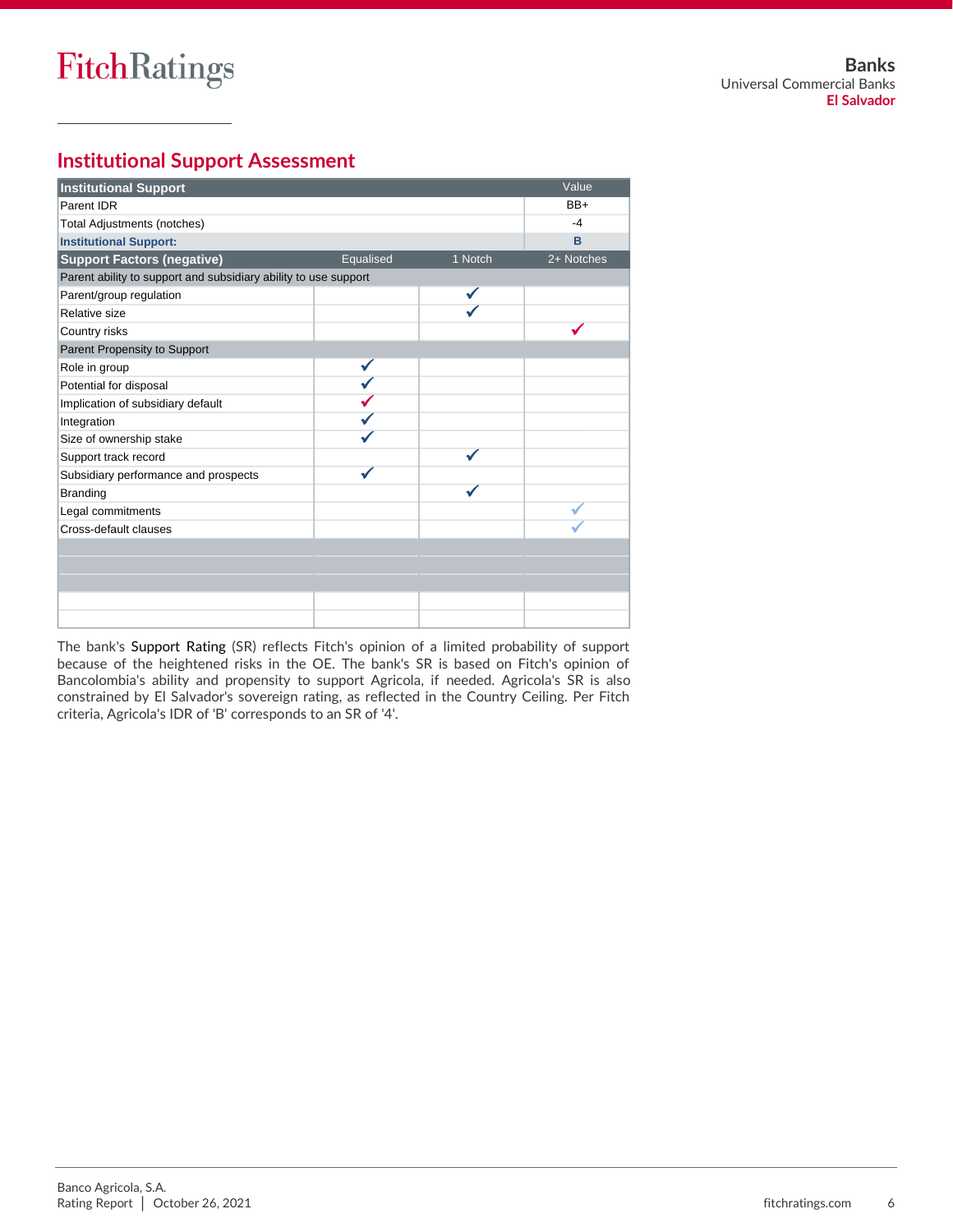

## **Environmental, Social and Governance Considerations**

#### **FitchRatings Banco Agricola, S.A.**

1 n.a.

and composition

social position<br>practices

 $\overline{2}$ 

#### **Banks Ratings Navigator**

#### **Credit-Relevant ESG Derivation**

| Banco Agricola, S.A. has 5 ESG potential rating drivers                                                                                                                                        | key driver |  |  |  |
|------------------------------------------------------------------------------------------------------------------------------------------------------------------------------------------------|------------|--|--|--|
| Banco Agricola, S.A. has exposure to compliance risks including fair lending practices, mis-selling, repossession/foreclosure practices, consumer data protection (data security) but this has |            |  |  |  |
| very low impact on the rating.                                                                                                                                                                 | driver     |  |  |  |
| Governance is minimally relevant to the rating and is not currently a driver.                                                                                                                  |            |  |  |  |

Appetite

Strategy n.a.

Company Profile; Financial Profile

Company Profile; Management &

|                     |          |        |                | <b>Overall ESG Scale</b> |
|---------------------|----------|--------|----------------|--------------------------|
| key driver          | $\Omega$ | issues | 5              |                          |
| driver              | $\Omega$ | issues | 4              |                          |
| potential driver    | 5        | issues | 3              |                          |
| not a rating driver | 4        | issues | $\overline{2}$ |                          |
|                     | 5        | issues |                |                          |

#### **Environmental (E)**

Security

Labor Relations & Practices Employee Wellbeing Exposure to Social Impacts

| <b>General Issues</b>                                            | E Score                  | <b>Sector-Specific Issues</b>                                                                                                                            | Reference                                                                          |                          | <b>E</b> Scale |
|------------------------------------------------------------------|--------------------------|----------------------------------------------------------------------------------------------------------------------------------------------------------|------------------------------------------------------------------------------------|--------------------------|----------------|
| GHG Emissions & Air Quality                                      |                          | n.a.                                                                                                                                                     | n.a.                                                                               | 5                        |                |
| <b>Energy Management</b>                                         |                          | n.a.                                                                                                                                                     | n.a.                                                                               | 4                        |                |
| Water & Wastewater Management                                    |                          | n.a.                                                                                                                                                     | In.a.                                                                              | з                        |                |
| Waste & Hazardous Materials<br>Management; Ecological Impacts    |                          | n.a.                                                                                                                                                     | n.a.                                                                               | $\overline{\phantom{a}}$ |                |
| <b>Exposure to Environmental</b><br>Impacts                      | $\overline{\phantom{0}}$ | Impact of extreme weather events on assets and/or operations and<br>corresponding risk appetite & management; catastrophe risk; credit<br>concentrations | Company Profile; Management &<br>Strategy; Risk Appetite; Asset Quality            |                          |                |
| Social (S)                                                       |                          |                                                                                                                                                          |                                                                                    |                          |                |
| <b>General Issues</b>                                            | S Score                  | <b>Sector-Specific Issues</b>                                                                                                                            | Reference                                                                          |                          | <b>S</b> Scale |
| Human Rights, Community<br>Relations, Access & Affordability     | $\overline{a}$           | Services for underbanked and underserved communities: SME and<br>community development programs; financial literacy programs                             | Company Profile; Management &<br>Strategy; Risk Appetite                           | 5                        |                |
| Customer Welfare - Fair<br>Messaging, Privacy & Data<br>Security | 3                        | Compliance risks including fair lending practices, mis-selling,<br>repossession/foreclosure practices, consumer data protection (data<br>security)       | Operating Environment; Company<br>Profile; Management & Strategy; Risk<br>Appetite | 4                        |                |

Impact of labor negotiations, including board/employee compensation

## Shift in social or consumer preferences as a result of an institution's Company Profile; Financial Profile and Company Profile and Company Profile and Company Profile and Company Profile and Company Profile and Company Pro 3 2

**How to Read This Page**<br>ESG scores range from 1 to 5 based on a 15-level color gradation. Red (5) is<br>most relevant and green (1) is least relevant.

The Environmental (E), Social (S) and Governance (G) tables break out the<br>individual components of the scale. The right-hand box shows the aggregate E,<br>S, or G score. General Issues are relevant across all markets with Sec sector-specific issues to the issuing entity's overall credit rating. The Reference box highlights the factor(s) within which the corresponding ESG issues are captured in Fitch's credit analysis.

The Credit-Relevant ESG Derivation table shows the overall ESG score. This credit-Relevant Score signifies the credit relevance of combined E, S and G issues to the entity's credit rating. The three columns to the left of of the issuing entity's credit rating (corresponding with scores of 3, 4 or 5) and provides a brief explanation for the score.

**Classification** of ESG issues has been developed from Fitch's sector ratings criteria. The General Issues and Sector-Specific Issues draw on the classification standards published by the United Nations Principles for Responsible Investing (PRI) and the Sustainability Accounting Standards Board (SASB).

**Sector references** in the scale definitions below refer to Sector as displayed in the Sector Details box on page 1 of the navigator.

|               | <b>CREDIT-RELEVANT ESG SCALE</b>                                                                                                                                                                    |  |  |  |  |  |
|---------------|-----------------------------------------------------------------------------------------------------------------------------------------------------------------------------------------------------|--|--|--|--|--|
|               | How relevant are E. S and G issues to the overall credit rating?                                                                                                                                    |  |  |  |  |  |
| 5             | Highly relevant, a key rating driver that has a significant impact on<br>the rating on an individual basis. Equivalent to "higher" relative<br>importance within Navigator.                         |  |  |  |  |  |
| 4             | Relevant to rating, not a key rating driver but has an impact on the<br>rating in combination with other factors. Equivalent to "moderate"<br>relative importance within Navigator.                 |  |  |  |  |  |
| $\mathbf{3}$  | Minimally relevant to rating, either very low impact or actively<br>managed in a way that results in no impact on the entity rating.<br>Equivalent to "lower" relative importance within Navigator. |  |  |  |  |  |
| $\mathcal{P}$ | Irrelevant to the entity rating but relevant to the sector.                                                                                                                                         |  |  |  |  |  |
|               | Irrelevant to the entity rating and irrelevant to the sector.                                                                                                                                       |  |  |  |  |  |

**Governance (G)** Management Strategy ance Structure Group Structure Financial Transparency **General Issues** Operational implementation of strategy 3 Board independence and effectiveness; ownership concentration; protection of creditor/stakeholder rights; legal /compliance risks; business continuity; key person risk; related party transactions Organizational structure; appropriateness relative to business model; opacity; intra-group dynamics; ownership Quality and frequency of financial reporting and auditing processes **Sector-Specific Issues** 3 5 4 3 2 1 **G Scale** 3 **G Score** Management & Strategy Management & Strategy; Earnings & Profitability; Capitalisation & Leverage **Reference** Company Profile Management & Strategy 3

Unless otherwise disclosed in this section, the highest level of ESG credit relevance is a score of '3'. This means ESG issues are credit-neutral or have only a minimal credit impact on the entity, either due to their nature or the way in which they are being managed by the entity. For more information on Fitch's ESG Relevance Scores, visit [www.fitchratings.com/esg.](http://www.fitchratings.com/esg)